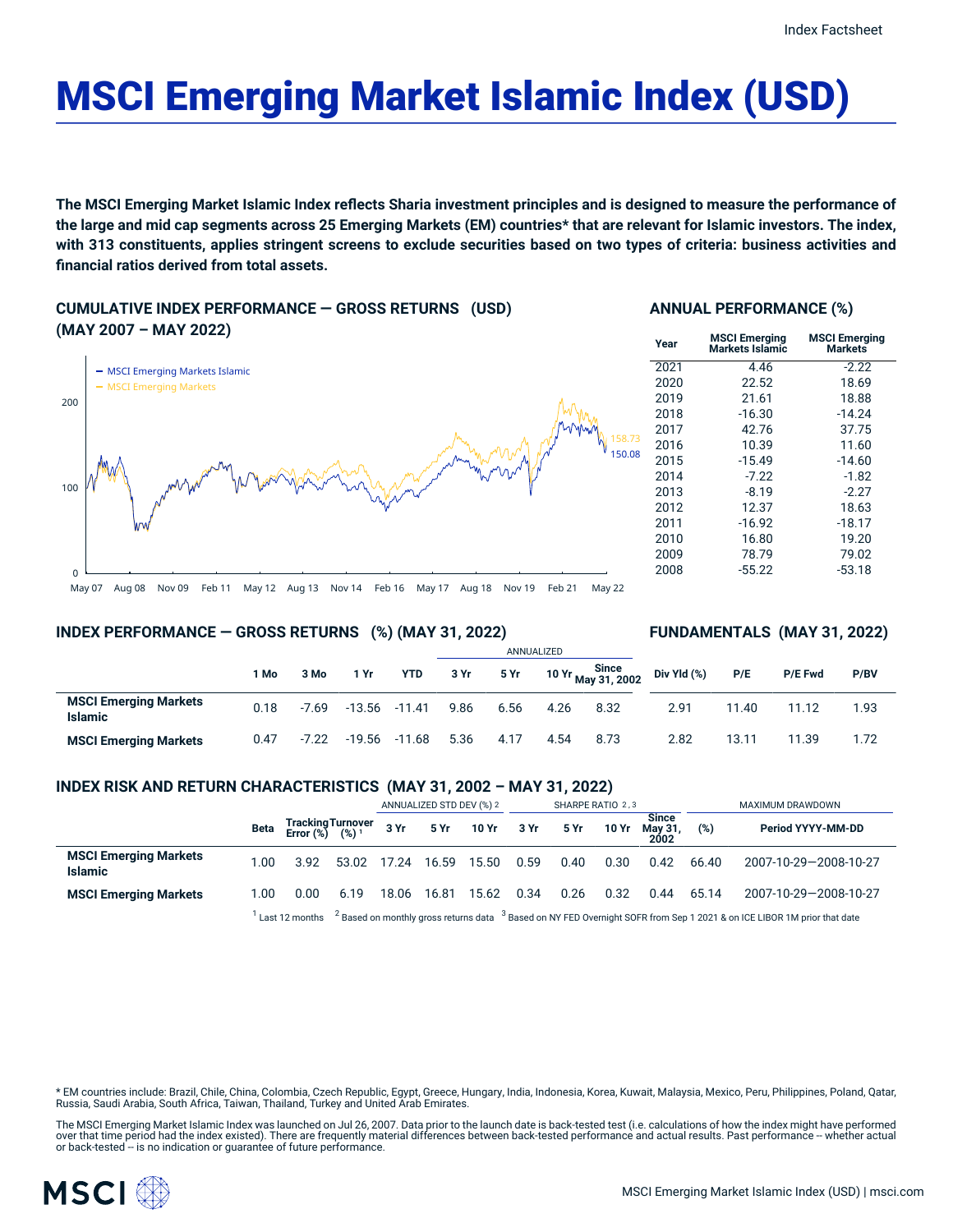#### **INDEX CHARACTERISTICS**

|                     | <b>MSCI Emerging</b><br>Markets Islamic | <b>MSCI Emerging</b><br><b>Markets</b> |  |  |  |  |  |
|---------------------|-----------------------------------------|----------------------------------------|--|--|--|--|--|
| Number of           | 313                                     | 1.393                                  |  |  |  |  |  |
| <b>Constituents</b> |                                         |                                        |  |  |  |  |  |
|                     | Weight $(*)$                            |                                        |  |  |  |  |  |
| <b>Largest</b>      | 21.68                                   | 6.89                                   |  |  |  |  |  |
| <b>Smallest</b>     | 0.00                                    | 0.00                                   |  |  |  |  |  |
| Average             | 0.32                                    | 0.07                                   |  |  |  |  |  |
| <b>Median</b>       | 0.10                                    | 0.03                                   |  |  |  |  |  |
|                     |                                         |                                        |  |  |  |  |  |

#### **TOP 10 CONSTITUENTS**

|                                 | Country   | Index<br>Wt. (%) | Parent<br>Index<br>$Wt.$ $(\%)$ | <b>Sector</b>     |
|---------------------------------|-----------|------------------|---------------------------------|-------------------|
| <b>TAIWAN SEMICONDUCTOR MFG</b> | TW        | 21.68            | 6.89                            | Info Tech         |
| SAMSUNG ELECTRONICS CO          | <b>KR</b> | 11.87            | 3.77                            | Info Tech         |
| <b>RELIANCE INDUSTRIES</b>      | IN        | 4.42             | 1.40                            | Energy            |
| <b>VALE ON</b>                  | <b>BR</b> | 3.41             | 1.08                            | <b>Materials</b>  |
| AL RAJHI BANKING & INV          | SА        | 2.36             | 0.75                            | <b>Financials</b> |
| SK HYNIX                        | <b>KR</b> | 2.17             | 0.69                            | Info Tech         |
| <b>SAMSUNG ELECTRONICS PREF</b> | <b>KR</b> | 1.84             | 0.59                            | Info Tech         |
| SAUDI BASIC IND CORP            | SА        | 1.25             | 0.40                            | <b>Materials</b>  |
| SAUDI ARAMCO                    | SА        | 1.23             | 0.39                            | Energy            |
| SAMSUNG SDI CO                  | <b>KR</b> | 1.17             | 0.37                            | Info Tech         |
| Total                           |           | 51.40            | 16.33                           |                   |

### **FACTORS - KEY EXPOSURES THAT DRIVE RISK AND RETURN MSCI FACTOR BOX**



#### **SECTOR WEIGHTS**



## **MSCI FaCS**



Neutral factor exposure (FaCS = 0) represents MSCI ACWI IMI.

# $\bullet$  Taiwan 26.11%  $\bullet$  South Korea 24.24%  $\bullet$  India 14.26%  $\bullet$  China 9.83% Saudi Arabia 8.87% Other 16.69% 9.83% 14.26% 24.24% 8.87% 16.69% 26.11%

#### **COUNTRY WEIGHTS**